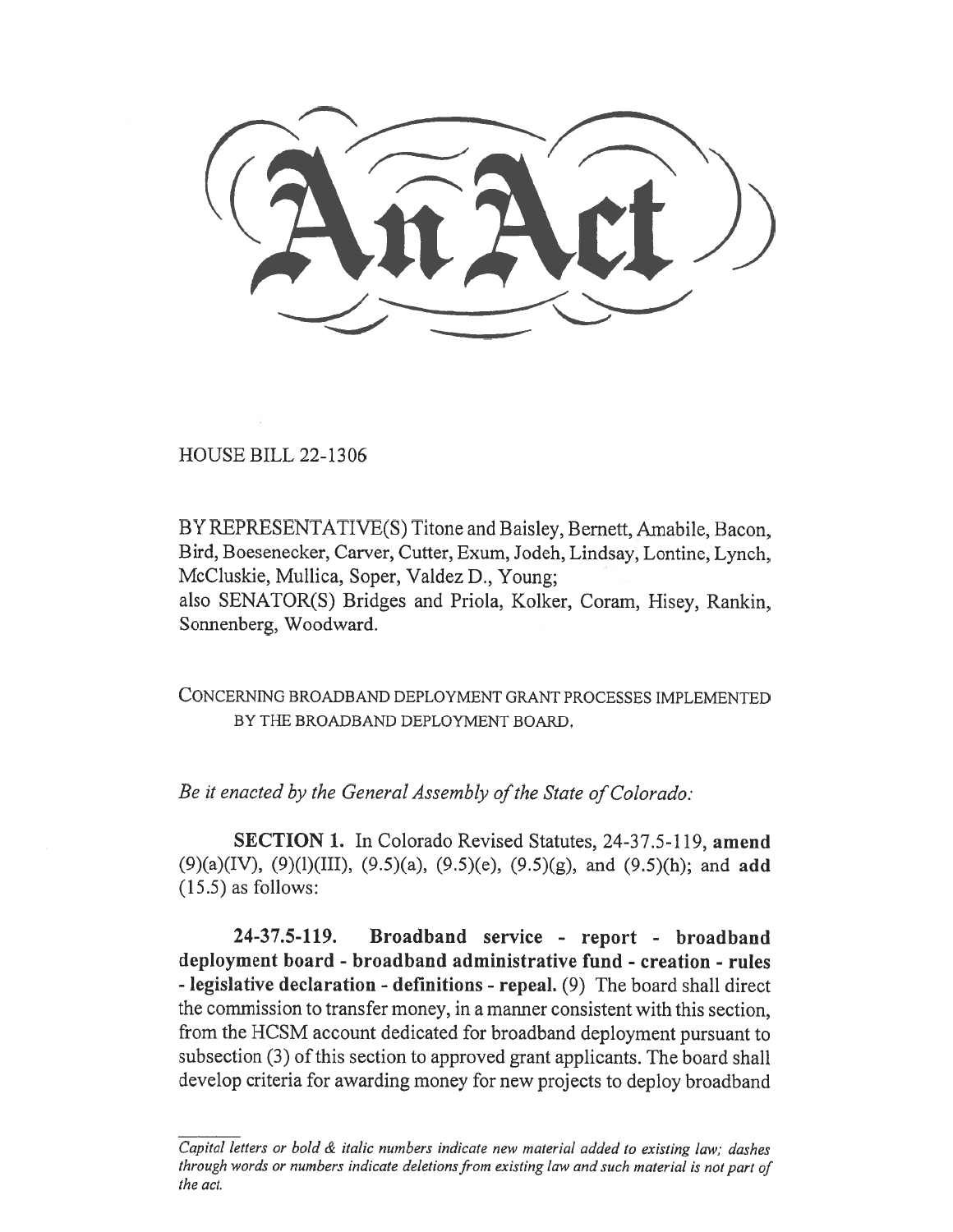in unserved areas, including:

(a) (IV) The board shall establish a notice and comment period of at least sixty FORTY-FIVE days within which any interested party, including a local entity with jurisdiction over the area proposed to be served, whether or not the entity provided a written certification as described in subsection  $(9)(a)(III)$  of this section, may review and comment on the application.

(1) Establishing reporting and accountability requirements for a project receiving financial support from the HCSM account dedicated to broadband deployment pursuant to subsection (3) of this section, including contractual requirements that:

(III) The applicant demonstrate an ability to complete the proposed project within a reasonable time, not to exceed two years, unless delayed:

(A) By a government entity; OR

(B) DUE TO A DEMONSTRATED RELEVANT DISRUPTION IN THE SUPPLY CHAIN;

 $(9.5)$  (a)  $(H)$  The broadband stimulus grant program is hereby created. As part of the grant program, the board, in any grant funding cycle in  $2021$  that occurs after July 7, 2021.

 $(A)$  is encouraged to award-grant money to applicants that applied for grants under subsection  $(9)$  of this section in the previous five years, met all of the award criteria set-forth in subsection  $(9)$  of this section but were denied grants due to the insufficiency of grant money available at the time of application, and, as determined by thc board, continue to meet all of thc award criteria set forth in subsection (9) of this section; and

 $\langle B \rangle$  May also award grant money to new grant applications received.

(II) An applicant seeking a broadband stimulus grant under this subsection (9.5) must meet all of the grant award criteria set forth in subsection— $(9)$  of this—section—and the—requirements—set—forth—in this subsection  $(9.5)$ .

(e) (I) With respect to grants awarded pursuant to this subsection

PAGE 2-HOUSE BILL 22-1306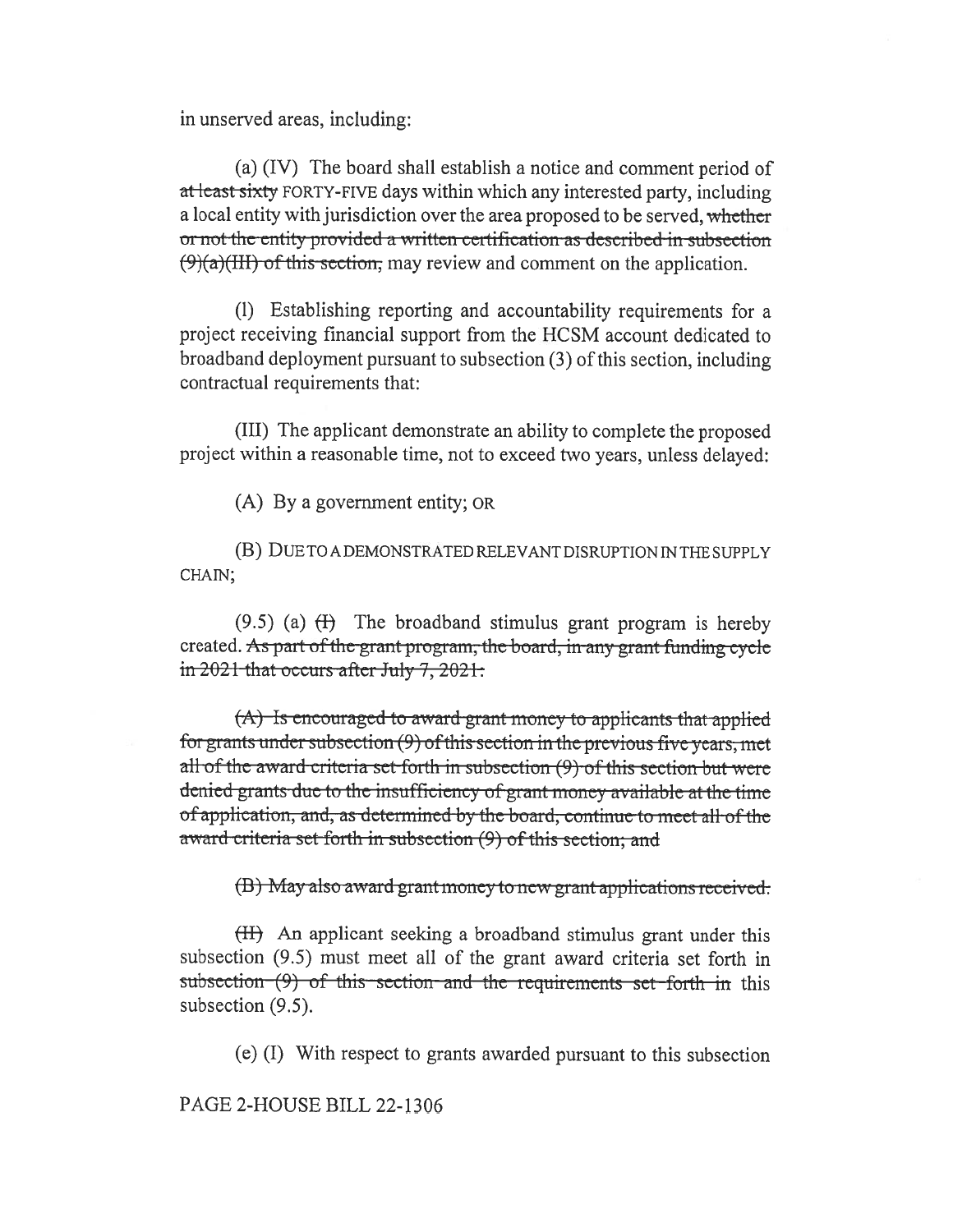(9.5) and from money transferred to the broadband stimulus account from the economic recovery and relief cash fund created in section 24-75-228  $(2)(a)$ , grants may only be awarded for broadband projects that, pursuant to ONLY IN ACCORDANCE WITH treasury department interim regulations implementing the federal "American Rescue Plan Act of 2021", Pub.L. 117-2, provide broadband infrastructure that is designed to provide service to unserved or underserved households and businesses and that is designed to, upon completion: REFERRED TO IN THIS SUBSECTION (9.5) AS THE "TREASURY DEPARTMENT REGULATIONS".

(II) (A) THE BOARD SHALL REVIEW EACH DENIED APPLICATION RECEIVED BETWEEN JULY 1, 2021, AND THE EFFECTIVE DATE OF THIS SUBSECTION (9.5)(e)(II), IN WHICH GRANT MONEY WAS SOUGHT PURSUANT TO THIS SUBSECTION (9.5) BUT THE APPLICATION WAS DENIED ON THE BASIS THAT THE PROJECT WAS NOT IN AN UNSERVED AREA PURSUANT TO SUBSECTION (9) OF THIS SECTION DUE TO THE BOARD'S ASSESSMENT OF WIRELESS SERVICE, FOR COMPLIANCE WITH THE TREASURY DEPARTMENT REGULATIONS IN EFFECT ON THE EFFECTIVE DATE OF THIS SUBSECTION (9.5)(e)(II). IF THE APPLICATION COMPLIES WITH THE TREASURY DEPARTMENT REGULATIONS IN EFFECT ON THE EFFECTIVE DATE OF THIS SUBSECTION (9.5)(e)(II), THE BOARD SHALL AWARD GRANT MONEY TO THE APPLICANT AS SOON AS PRACTICABLE, UNLESS THE PROPOSED PROJECT THAT IS THE SUBJECT OF THE APPLICATION HAS ALREADY BEEN COMPLETED, THE APPLICANT SEEKS TO WITHDRAW OR REVISE THE APPLICATION, OR THE APPLICATION OR PROPOSED PROJECT IS NO LONGER ELIGIBLE FOR GRANT MONEY.

(B) THIS SUBSECTION (9.5)(e)(II) IS REPEALED, EFFECTIVE JULY 1, 2023.

(I) Reliably meet or exceed symmetrical one hundred megabits per second download and upload speeds; or

 $(H)$  In cases where it is not practicable, because of the excessive cost of the project or geography or topography of the area to-be served by the project, provide—service—meeting the—standards—set—forth—in—subsection  $(9.5)(e)(I)$  of this section that:

(A) Reliably meets or exceeds one hundred megabits per second download speed and is between at least twenty megabits per second and one

PAGE 3-HOUSE BILL 22-1306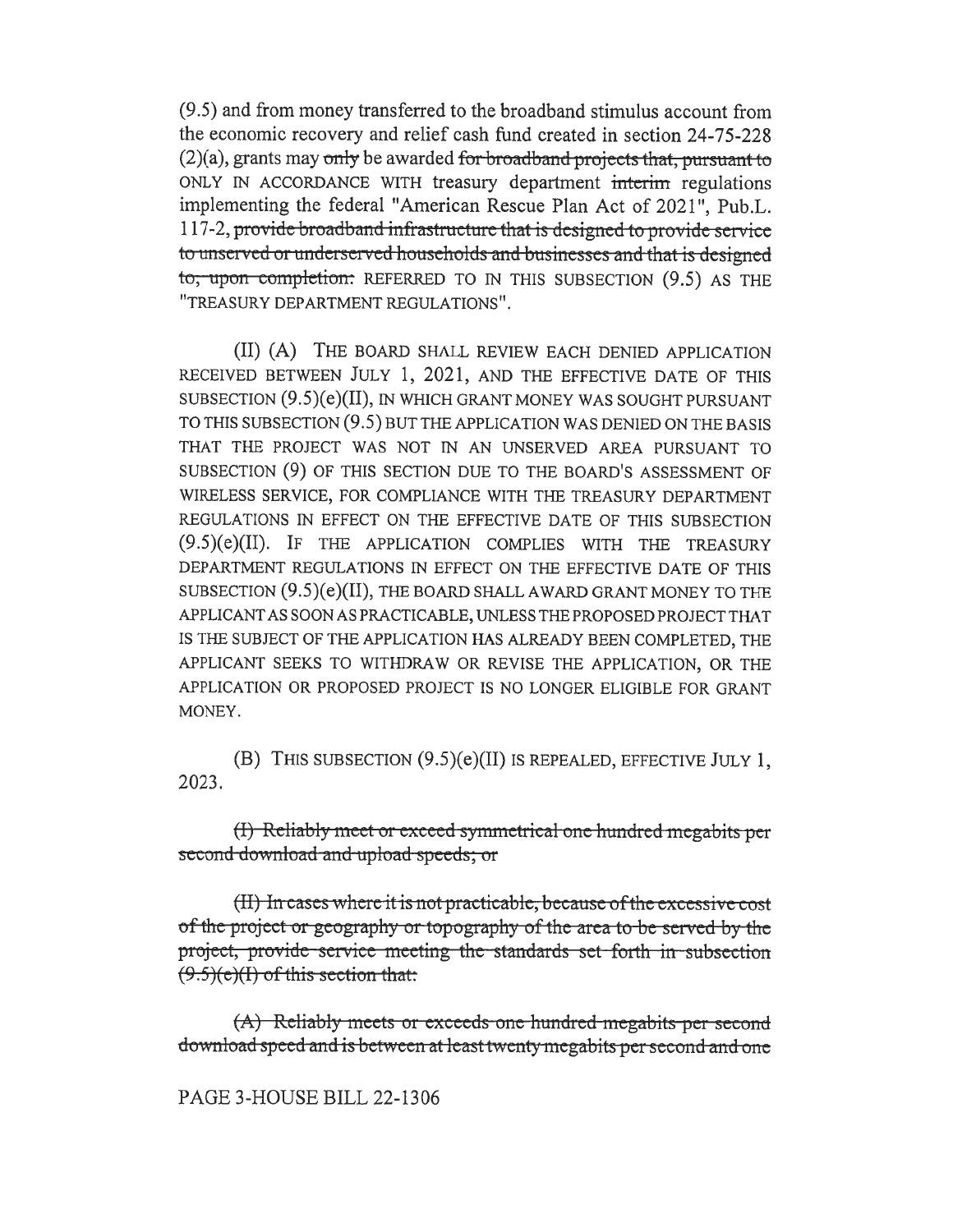hundred megabits per second upload speed; and

(B) Is scalable to a minimum of one hundred megabits per second download speed and one hundred megabits per second upload speed.

(g) As used in subsection  $(9.5)(e)$  of this section, "unserved or underserved households and businesses" means one or more households or businesses that are not-currently served by a wireline connection that reliably delivers at least twenty-five megabits per second downstream and three megabits per second upstream. FOR APPLICATIONS SEEKING BROADBAND STIMULUS GRANTS PURSUANT TO THIS SUBSECTION (9.5), THE **BOARD SHALL:** 

 $(1)$ NOT APPLY THE GRANT REQUIREMENTS SET FORTH IN SUBSECTIONS  $(9)$ ,  $(11)$ , AND  $(15)$  OF THIS SECTION;

(II) REVIEW THE APPLICATIONS ONLY FOR COMPLIANCE WITH THE TREASURY DEPARTMENT REGULATIONS; AND

(III) IMPLEMENT PROCESSES FOR APPEALS AND FOR EXERCISING RIGHTS OF FIRST REFUSAL THAT ARE SUBSTANTIALLY SIMILAR TO THE PROCESSES SET FORTH IN SUBSECTIONS (9) AND (15.5) OF THIS SECTION, INCLUDING THE PROVISIONS IN SUBSECTION (9) OF THIS SECTION THAT AFFORD RIGHTS TO INCUMBENT PROVIDERS.

(h) This subsection  $(9.5)$  is repealed, effective September 1, 2023 FOR ALL GRANTS AWARDED PURSUANT TO THIS SUBSECTION (9.5), THE BOARD SHALL REQUIRE GRANTEES TO COMPLY WITH ALL CONTRACTING, REPORTING, AND ACCOUNTABILITY REQUIREMENTS SET FORTH IN THE TREASURY DEPARTMENT REGULATIONS AND MAY REOUIRE GRANTEES TO COMPLY WITH SOME OR ALL OF THE REPORTING AND ACCOUNTABILITY REQUIREMENTS SET FORTH IN SUBSECTION (9)(1) OF THIS SECTION.

 $(15.5)$  (a) AN APPEAL OF A BOARD DECISION SHALL BE HEARD IN THE DISTRICT COURT OF THE CITY AND COUNTY OF DENVER AND MUST BE FILED WITHIN THIRTY DAYS AFTER THE BOARD'S PUBLICATION OF THE DECISION.

(b) IF AN APPELLANT PREVAILS ON APPEAL, THE COURT MAY ORDER THE BOARD TO AWARD THE APPELLANT THE GRANT MONEY THAT THE APPELLANT REQUESTED IN ITS APPLICATION TO THE BOARD, ALONG WITH THE

## PAGE 4-HOUSE BILL 22-1306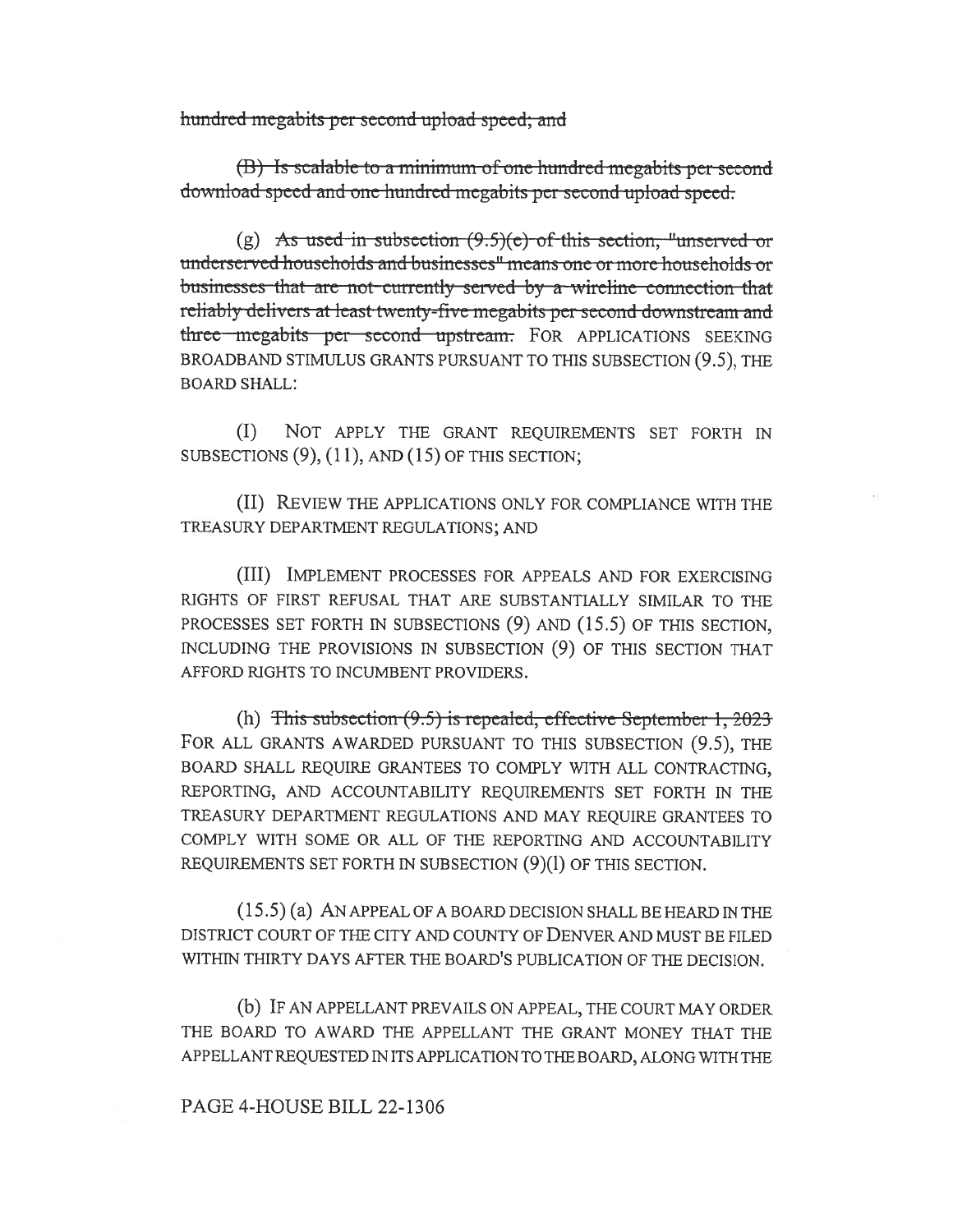APPELLANT'S COURT COSTS. IF THERE IS INSUFFICIENT GRANT MONEY AVAILABLE IN THE GRANT CYCLE IN WHICH THE COURT AWARDS THE APPELLANT GRANT MONEY, THE COURT SHALL ORDER THE BOARD TO ROLL FORWARD THE APPELLANT'S APPLICATION INTO THE NEXT GRANT CYCLE AND TO GIVE PRIORITY OF FUNDING TO THE APPELLANT'S APPLICATION TO THE EXTENT THAT THE APPLICATION REMAINS ELIGIBLE FOR FUNDING. THIS SUBSECTION (15.5) SETS FORTH THE EXCLUSIVE REMEDIES AVAILABLE TO AN APPELLANT THAT PREVAILS IN APPEALING A BOARD DECISION.

SECTION 2. Safety clause. The general assembly hereby finds,